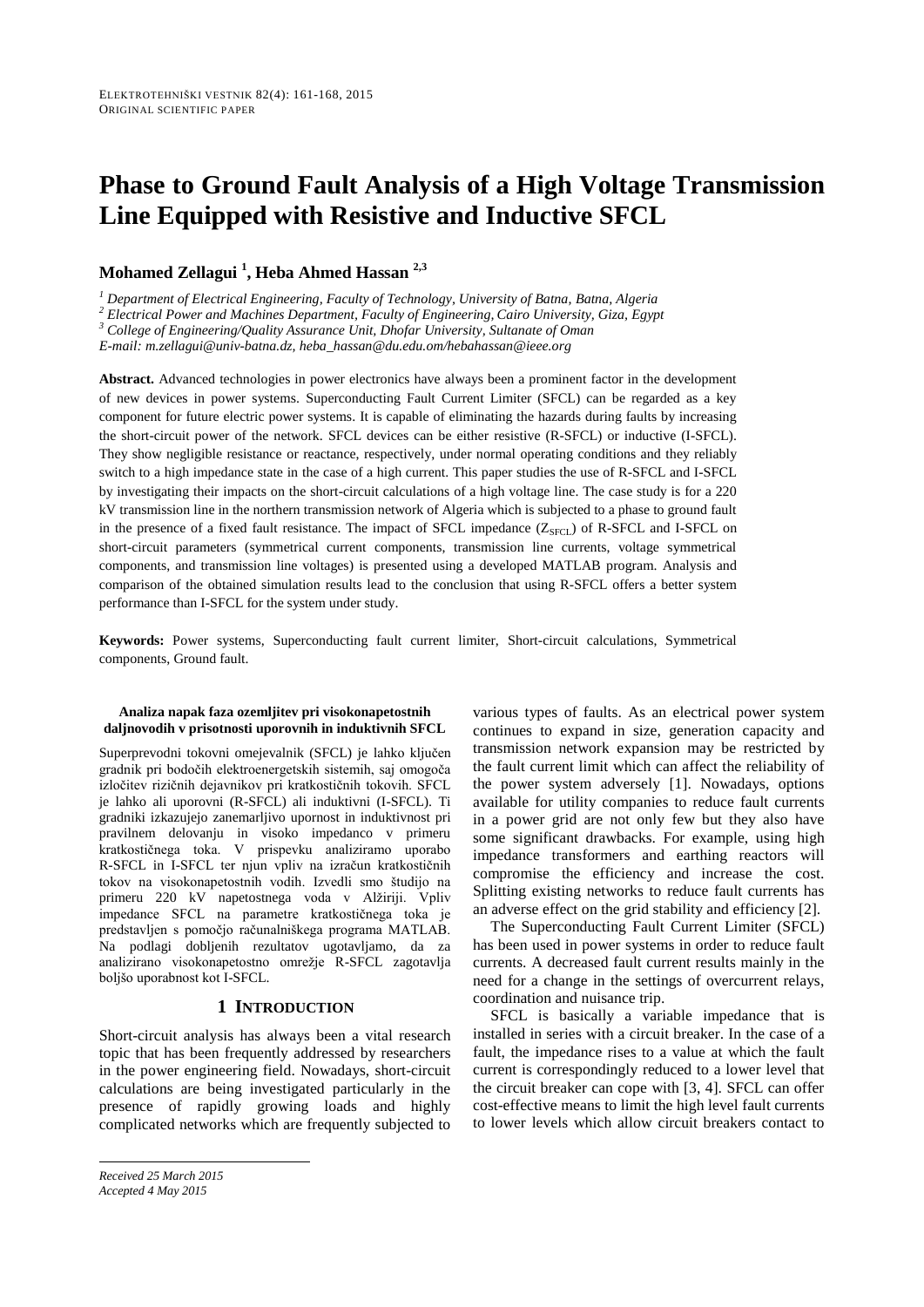open quickly and safely [5]. In [6], effects of different types of SFCL on the successful interruption of circuit breakers are investigated using the Transient Recovery Voltage (TRV), where the simulation results showed that the TRV can be damped in the presence of the resistive and bridge type SFCL during fault clearing period.

An existing medium voltage network in the United Kingdom is considered in [7]. It incorporates a distributed generation capacity and the performance of overcurrent and distance protection schemes in the presence of SFCL. In [8], based on the structure and theory of voltage compensation in SFCL, the effect of the SFCL on the current relay is studied in details, and a solution was proposed and applied to 10 kV isolated neutral distribution network system. In [9], dynamic characteristics of hybrid SFCL are studied for shortcircuit test considering a simple coordination of relays in distribution networks. A study on correction of protective devices settings in a power distribution system with a Distributed Generation (DG) using SFCL is represented in [10]. Another study on the coordination of protection relays between primary feeder and interconnecting transformer grounded by SFCL in wind farms is presented in [11]. In [12], the application of multiple resistive solid state SFCL for fast fault detection in highly interconnected distribution systems, based on current division discrimination, is proposed as a potential cost-efficient candidate to minimize the effect of exposing DG to the distribution system. A genetic based algorithm is employed to obtain SFCLs optimum number, location and size [13].

In this paper, the effect of using resistive and inductive SFCL devices on short-circuit calculations is studied and compared by varying the device impedance (*ZSFCL*). A practical case study is considered for a 220 kV transmission line which connects two 220/60 kV substations in Algeria, namely Batna and Biskra. The line is subjected to a phase to ground fault while maintaining a fixed fault resistance. System modeling and simulations obtained from the developed program are presented. Finally, the results are compared to demonstrate the difference between using R-SFCL and I-SFCL devices on system performance under shortcircuit states.

#### **2 MODELING OF SFCL**

There are several types of SFCLs but they fall into two basic categories of either resistive or inductive. The simplest superconducting limiter concept in both categories exploits the nonlinear impedance of superconductors (*Z*<sub>*SFCL*</sub>) in a direct way. A superconductor is inserted in the circuit. Many models or SFCL device have been developed as resistor, reactor, and transformer type, etc.

In this paper, the model used for resistive and inductive SFCL is based on [14, 15]. This represents the experimental side for the superconducting elements of SFCL as well as the quench and recovery characteristics. Impedance of SFCL as a function of time *t* is given by:

$$
Z_{SFCL}(t) = \begin{cases} 0 & (t < t_0) \\ 2\pi \left[1 - e^{\left(-\frac{t - t_0}{T_F}\right)}\right]^{1/2} & (t_0 \le t < t_1) \\ a_1(t - t_1) + b_1 & (t_0 \le t < t_2) \\ a_2(t - t_2) + b_2 & (t \ge t_2) \end{cases} \tag{1}
$$

 $Z_n$  and  $T_F$  are the convergence impedance being saturated at normal temperature and the time constant respectively.  $t_0$ ,  $t_1$  and  $t_2$  denote the starting time of the quench, starting time of the first recovery, and starting time of the second recovery, respectively.  $a_1$ ,  $a_2$ ,  $b_1$  and  $b<sub>2</sub>$  are the coefficients of the first-order linear function used for representing the experimentally obtained recovery characteristics of SFCL [16].

## **3 PHASE TO GROUND FAULT CALCULATIONS IN THE PRESENCE OF SFCL DEVICES**

Figure 1 shows the equivalent circuit of a transmission line of impedance  $Z_L$  that connects between bus-bars  $A$ and *B* in the case of a phase to ground fault occurring at phase (A). The fault location is denoted by  $n_F$  which takes the value of zero if the fault occurs at bus-bar A and 100% if it occurs at bus-bar B.



Figure 1. Phase to ground fault equivalent circuit with SFCL.

As shown in the figure, the line is equipped with either R-SFCL or I-SFCL of impedance Z<sub>SFCL</sub> which is connected in series with the line impedance. A fault resistance  $(R_F)$  is also used as shown in the equivalent circuit diagram while the internal impedance of the generator  $Z_s$  is ignored due to its small magnitude.

While having the SFCL device installed, the new impedance of the transmission line  $(Z_{\textit{L-SECL}})$  becomes: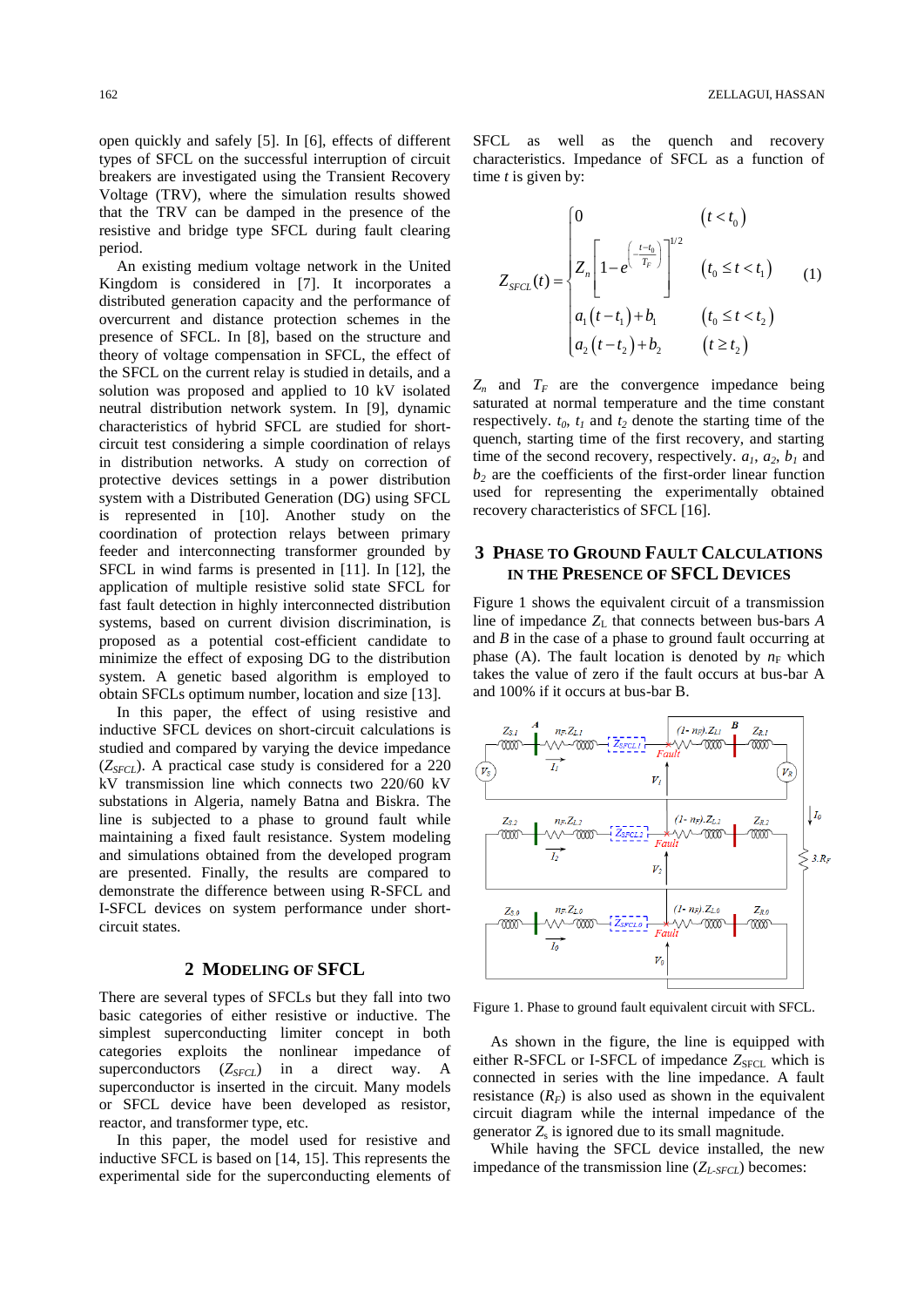$$
Z_{L-SFCL} = Z_L + Z_{SFCL} \tag{2}
$$

where;

$$
Z_{SFCL} = \begin{cases} R_{SFCL} \text{ for resistive SFCL (R-SFCL)}\\ jX_{SFCL} \text{ for inductive SFCL (I-SFCL)} \end{cases} \tag{3}
$$

Basic equations for this type of fault at phase *A* are given by, [16-21]:

$$
I_B = I_C = 0\tag{4}
$$

$$
V_A = V_0 + V_1 + V_2 = R_F . I_A
$$
 (5)

The symmetrical components of line currents are given by [16, 21]:

$$
\begin{bmatrix} I_0 \\ I_1 \\ I_2 \end{bmatrix} = \frac{1}{3} \begin{bmatrix} 1 & 1 & 1 \\ 1 & a & a^2 \\ 1 & a^2 & a \end{bmatrix} \begin{bmatrix} I_A \\ I_B \\ I_C \end{bmatrix}
$$
 (6)

From equations (4) and (6), the current symmetrical components take the following form:

$$
I_0 = I_1 = I_2 = \frac{I_A}{3} \tag{7}
$$

The voltage symmetrical components are given by [16, 21]:

$$
\begin{bmatrix} V_0 \\ V_1 \\ V_2 \end{bmatrix} = \frac{1}{3} \begin{bmatrix} 1 & 1 & 1 \\ 1 & a & a^2 \\ 1 & a^2 & a \end{bmatrix} \begin{bmatrix} V_A \\ V_B \\ V_C \end{bmatrix}
$$
 (8)

From equation (5), the direct voltage component is given by:

$$
V_1 = R_F \cdot I_A - V_0 - V_2 \tag{9}
$$

The impedances symmetrical components are given by [16, 21]:

$$
\begin{bmatrix} Z_0 \\ Z_1 \\ Z_2 \end{bmatrix} = \frac{1}{3} \begin{bmatrix} 1 & 1 & 1 \\ 1 & a & a^2 \\ 1 & a^2 & a \end{bmatrix} \begin{bmatrix} Z_A \\ Z_B \\ Z_C \end{bmatrix}
$$
 (10)

Therefore, the symmetrical components of the transmission line impedance  $Z_L$  and the apparent impedance of the SFCL device  $Z_{SFCL}$  are defined according to equation (10) as follows:

$$
Z_L = Z_{L,0} + Z_{L,1} + Z_{L,2} \tag{11}
$$

$$
Z_{SFCL} = Z_{SFCL.0} + Z_{SFCL.1} + Z_{SFCL.2}
$$
 (12)

From Figure 1,  $V_1$ ,  $V_0$  and  $V_2$  take the following form:

$$
V_1 = V_s - (n_F.Z_{L1} + Z_{SFCL1}).I_1
$$
 (13)

$$
V_2 = -\left(n_F \cdot Z_{L,2} + Z_{SFCL,2}\right) \cdot I_2 \tag{14}
$$

$$
V_0 = -\left(n_F \cdot Z_{L,0} + Z_{SFCL,0}\right) \cdot I_0 \tag{15}
$$

Substituting by the above equations (13), (14) and (15) in equation (9) using equation (7) yields:

$$
V_s = \frac{I_A}{3} (n_F.Z_L + Z_{SFCL} + 3.R_F)
$$
 (16)

From equation (16), the current of phase (*A*) in the presence of a SFCL device is given by:

$$
I_A = \frac{3N_S}{\left(n_F.Z_L + Z_{SFCL} + 3.R_F\right)}\tag{17}
$$

From equations (7) and (17), the current symmetrical components in the presence of a SFCL device take the following form:

$$
I_0 = I_1 = I_2 = \frac{I_A}{3} = \frac{V_S}{(n_F.Z_L + Z_{SFCL} + 3.R_F)}
$$
(18)

Substituting by  $I_1$  from equation (18) into equation (13) while using equations (11) and (12), the direct voltage component takes the following form:

$$
V_1 = \frac{V_s \cdot \left[n_F \cdot (Z_{L,0} + Z_{L,2}) + (Z_{SFCL,0} + Z_{SFCL,2}) + 3.R_F\right]}{(n_F.Z_L + Z_{SFCL} + 3.R_F)}
$$
(19)

Similarly, using equations (14) and (18), the inverse voltage component becomes:

$$
V_2 = -\frac{V_S \cdot \left[n_F \cdot Z_{L2} + Z_{SFCL2}\right]}{(n_F \cdot Z_L + Z_{SFCL} + 3 \cdot R_F)}
$$
(20)

Using equations (15) and (18), the zero component of the voltage becomes:

$$
V_0 = -\frac{V_s \left[ n_F \cdot Z_{L,0} + Z_{SFCL,0} \right]}{(n_F \cdot Z_L + Z_{SFCL} + 3.R_F)}
$$
(21)

In order to obtain the phase voltages at the fault point in the presence of SFCL device and fault resistance, the following equation is used [16, 21]: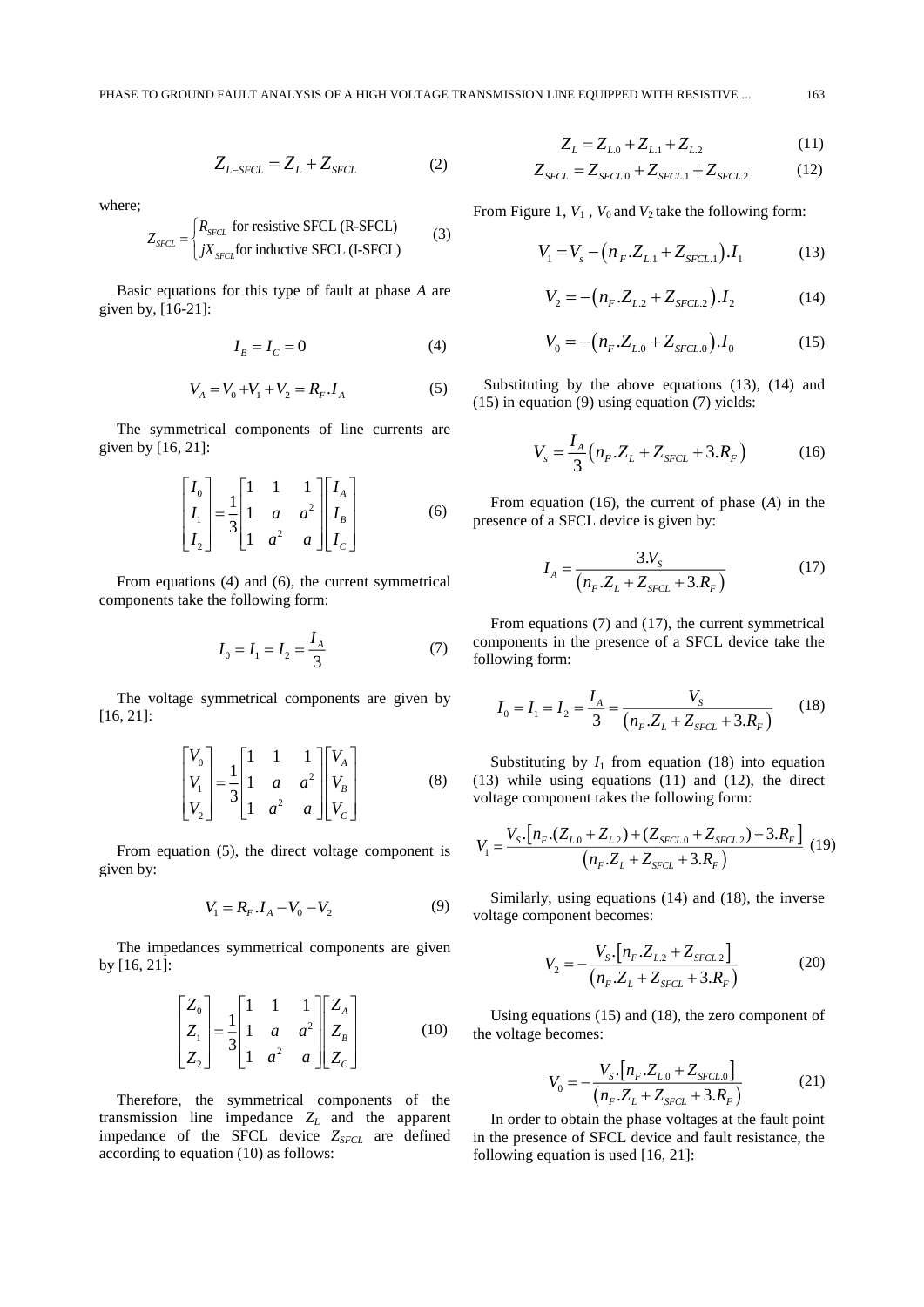$$
\begin{bmatrix} V_A \\ V_B \\ V_C \end{bmatrix} = \begin{bmatrix} 1 & 1 & 1 \\ 1 & a^2 & a \\ 1 & a & a^2 \end{bmatrix} \begin{bmatrix} V_0 \\ V_1 \\ V_2 \end{bmatrix}
$$
 (22)

Substituting equations (19), (20) and (21) into equation (22) yields:

$$
V_A = \frac{3.R_F.V_S}{(n_F.Z_L + Z_{SFCL} + 3.R_F)}
$$
(23)

$$
V_B = \frac{V_{S} \cdot \left[ \left( a^2 - a \right) Z_2 + \left( a^2 - 1 \right) Z_0 + 3 \cdot a^2 \cdot R_F \right)}{\left( n_F \cdot Z_L + Z_{SFCL} + 3 \cdot R_F \right)} \tag{24}
$$

$$
V_C = \frac{V_s \cdot \left[ \left( a - a^2 \right) Z_2 + \left( a - 1 \right) Z_0 + 3.a.R_F \right)}{\left( n_F.Z_L + Z_{SFCL} + 3.R_F \right)} \tag{25}
$$

Coefficients *Z2'* and *Z0'* are defined as:

$$
Z_2 = n_F Z_{L2} + Z_{SFCL2}
$$
 (26)

$$
Z_0' = n_F Z_{L0} + Z_{SFCL.0}
$$
 (27)

This analysis shows that short-circuit calculations in this case are mainly related to the impedance of used SFCL ( $Z_{SFCL}$ ), fault location ( $n_F$ ) and fault resistance  $(R_F)$ . Below, the effect of changing  $Z_{SFCL}$  on shortcircuit parameters is studied in the case of using either R-SFCL or I-SFCL, while both fault location and fault resistance are maintained at constant values.

#### **4 CASE STUDY AND SIMULATION RESULTS**

In this paper, the selected case study is for a 220 kV transmission line in the Algerian transmission network, Sonelgaz group [22]. The line connects bus-bar *A* at Batna and bus-bar B at Biskra. The relay measuring the fault current is located at Batna to protect the line. The system is modeled using MATLAB where obtained simulation results are presented and discussed.

Transmission line parameters are given as follows: length = 113 km, frequency = 50 Hz, direct and inverse sequence impedances *ZL.1* = *ZL.2* = 0.121 + *j* 0.421 Ω/km and zero sequence impedance  $Z_{L,0} = 0.361 + j \cdot 1.263$ Ω/km. The ranges of R-SFCL and I-SFCL impedances are given by  $0 - 3.5 \Omega$  and  $0 - 4.5 \Omega$ , respectively. These ranges are determined based on practical considerations related to the understanding of the system operation.

For the given results, the fault location is assumed to occur at bus-bar *B* ( $n_F$  = 100 %) in the presence of a fixed fault resistance  $R_F$  which takes the value of 30  $\Omega$ .

Figures 2.a, b, c represent the variations in the current symmetrical components,  $I_1$ ,  $I_2$  and  $I_0$ , as a function of *ZSFCL* while using either R-SFCL or I-SFCL. It is noticed that the three symmetrical current components are equal for each case, according to equation (7). It is also noticed that increasing  $Z_{SFCL}$ leads to a decrease in the current components which is expected whenever using SFCL devices. When comparing the magnitudes of the two cases, it is clear that the magnitudes of the current symmetrical components in the case of using R-SFCL are less than those obtained when using I-SFCL.



Figure 2. Impact of  $Z_{SFCL}$  on current symmetrical components: (a).  $I_1 = f(Z_{SFCL})$ , (b).  $I_2 = f(Z_{SFCL})$ , (c).  $I_0 = f(Z_{SFCL})$ .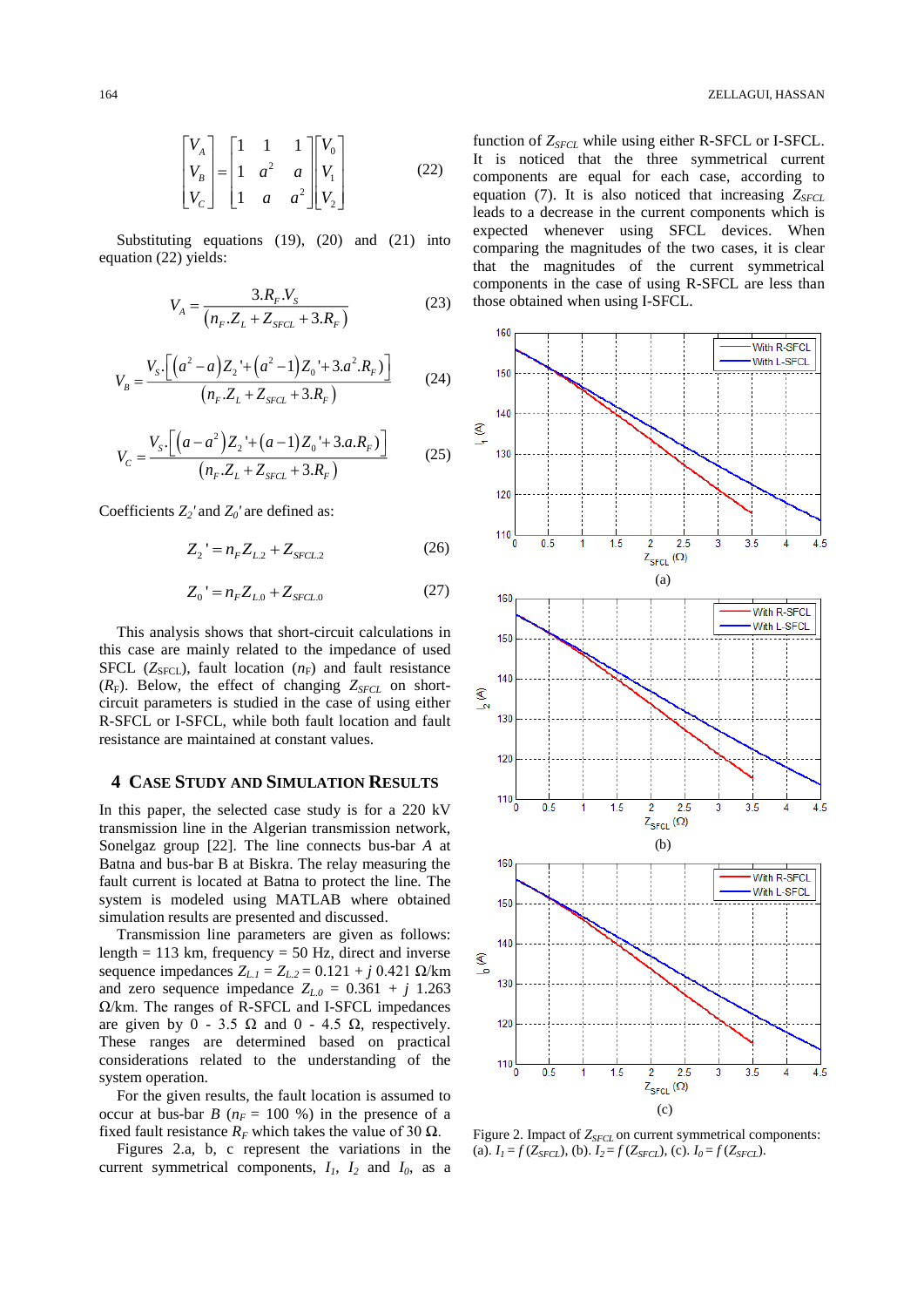

Figure 3. Impact of *ZSFCL* on voltage symmetrical components: (a).  $V_1 = f(Z_{SFCL})$ , (b).  $V_2 = f(Z_{SFCL})$ , (c).  $V_0 = f(Z_{SFCL})$ .

Figures 3.a, b, c represent the variations in the voltage symmetrical components,  $V_1$ ,  $V_2$  and  $V_0$ , as a function of *ZSFCL* for both cases. Increasing *ZSFCL* leads to an increase in the direct voltage component and a decrease in the inverse and zero voltage components for both cases, as in equations (19), (20) and (21). This reflects an improvement in the system performance when using SFCL. Results obtained for the voltage symmetrical components when using R-SFCL are shown to be better than those obtained when using I-

SFCL. This is represented in the larger voltage magnitudes exhibited by the direct sequence component and the smaller voltage magnitudes exhibited by both the indirect and zero sequence components in the case of using R-SFCL and when compared with their corresponding values when using I-SFCL, for the same *ZSFCL*.



Figure 4. Impact of  $Z_{SFCL}$  on transmission line currents: (a).  $I_A = f(Z_{SFCL})$ , (b).  $I_B = f(Z_{SFCL})$ , (c).  $I_C = f(Z_{SFCL})$ .

Figures 4.a, b, c represent the variations in the line currents,  $I_A$ ,  $I_B$  and  $I_C$ , as a function of  $Z_{SFCL}$  for both cases. The line currents of phases *B* and *C* are always zero since the phase to ground fault occurs at phase *A*,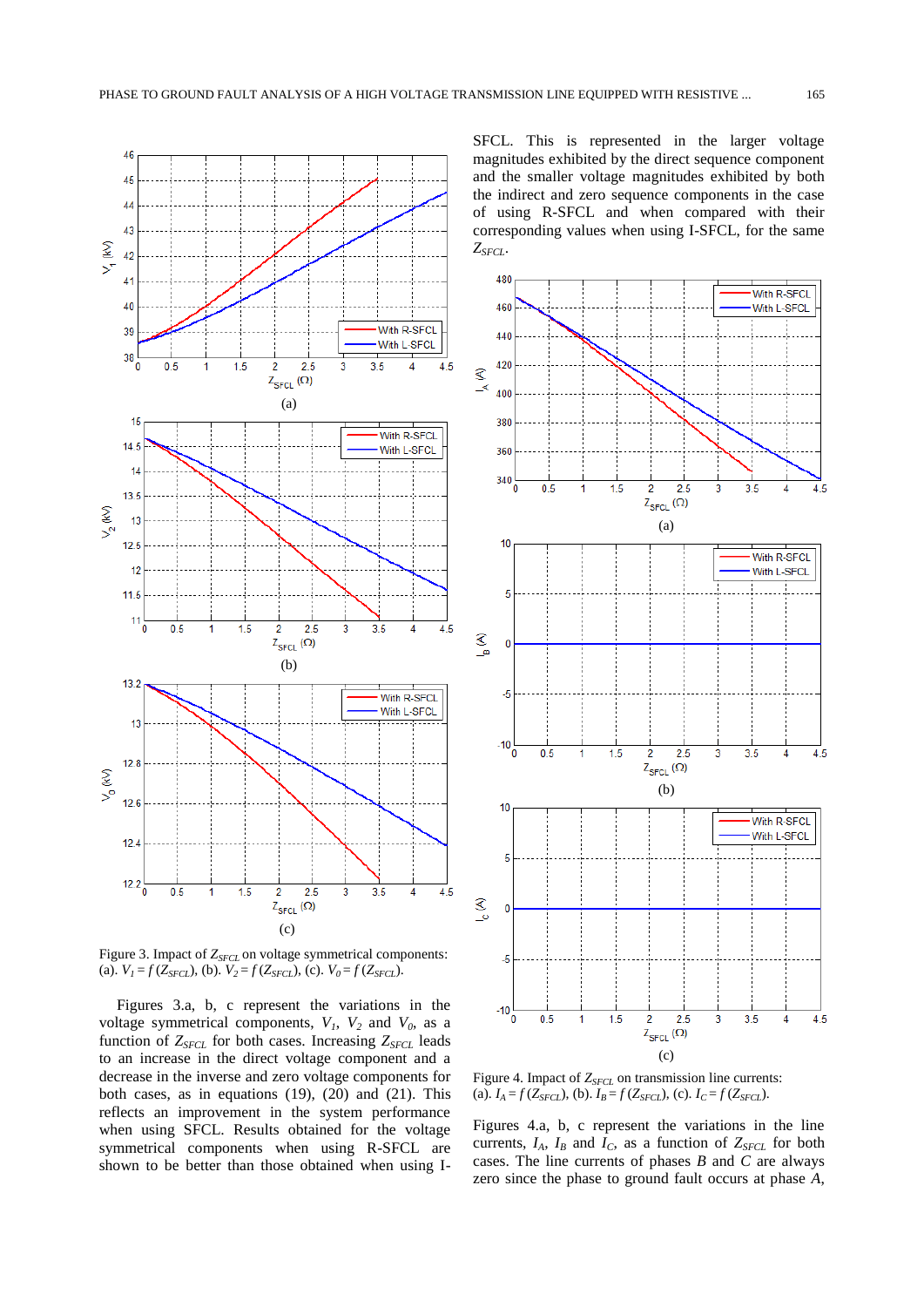as in equation (4). While using R-SFCL or I-SFCL, the increase of *ZSFCL* leads to a reduced magnitude of the line current of the faulty phase (*A*) which is an advantage gained from using SFCL devices. Comparing the magnitudes of the fault current in both cases, it is shown that less magnitude is exhibited when using R-SFCL than that obtained when using I-SFCL for the same *ZSFCL*, particularly for significant values of *ZSFCL*. This means that R-SFCL leads to a reduced magnitude of fault current.



Figure 5. Impact of  $Z_{SFCL}$  on transmission line voltages: (a).  $V_A = f(Z_{SFCI})$ , (b).  $V_B = f(Z_{SFCI})$ , (c)  $V_C = f(Z_{SFCI})$ .

Figures 5.a, b, c represent the variations in the voltages,  $V_A$ ,  $V_B$  and  $V_C$ , as a function of  $Z_{SFCL}$  for both cases. It is clear that the increase in *ZSFCL* leads to an increase in the system phase voltages under fault conditions. R-SFCL shows better performance than I-SFCL which is represented in the exhibited higher magnitudes of the system three phase voltages under short-circuit.

### **5 CONCLUSIONS**

This research work investigates the effect of using two Superconducting Fault Current Limiters (SFCL), one resistive and the other inductive (R-SFCL and I-SFCL), on short-circuit calculations of a 220 kV transmission line operating in the Algerian power network in the case of a phase to ground fault and a fixed fault resistance.

The presented theoretical analysis shows that the short-circuit calculations for this type of fault are directly related to the magnitude of the impedance of the used SFCLs device, whose effect was explored in this research work, as well as to the fault location and fault resistance which are both maintained at fixed values in this paper.

The simulations results obtained by using the developed MATLAB program, highlight the advantages of using both SFCL devices presenting from their reducing the fault current and increasing the system phase voltages under fault conditions while increasing the impedance of the device.

Furthermore, it was concluded that R-SFCL offers a better system performance under fault than I-SFCL for the considered case. Increasing the impedance of R-SFCL was met by a less magnitude of the fault current and higher magnitudes of the system phase voltages than those noticed when using I-SFCL for the same device impedance. This can be mainly attributed to the direct effect of using pure resistance in controlling the magnitude of the fault current.

Further research studies are currently conducted towards determining an optimal location of SFCL devices using suitable optimization algorithms in meshed and radial power systems.

#### **REFERENCES**

- [1] M. Zellagui, and A. Chaghi, "Impact of Apparent Reactance Injected by TCSR on Distance Relay in Presence Phase to Earth Fault", *Advances in Electrical and Electronic Engineering (AEEE)*, Vol. 11, No. 3, pp. 156-168, 2013.
- [2] Sonelgaz Group, *"Rapport: Statistics of Faults on Transmission Electrical Networks 220"*, Algerian Company of Electrical Transmission, GRTE, Algiers, Algeria, December 2013.
- [3] M. Steurer, K. Frohlich, W. Holaus, and K. Kaltenegger, "A Novel Hybrid Current Limiting Circuit Breaker for Medium Voltage: Principles and Test Results", IEEE Transactions on Power Delivery, Vol. 18, No. 2, pp. 946-949, 2003.
- [4] L. Ye, and A. Campbell, "Case Study of HTS Resistive Superconducting Fault Current Limiter in Electrical Distribution Systems", Electric Power Systems Research, Vol. 77, pp. 534-439, 2007.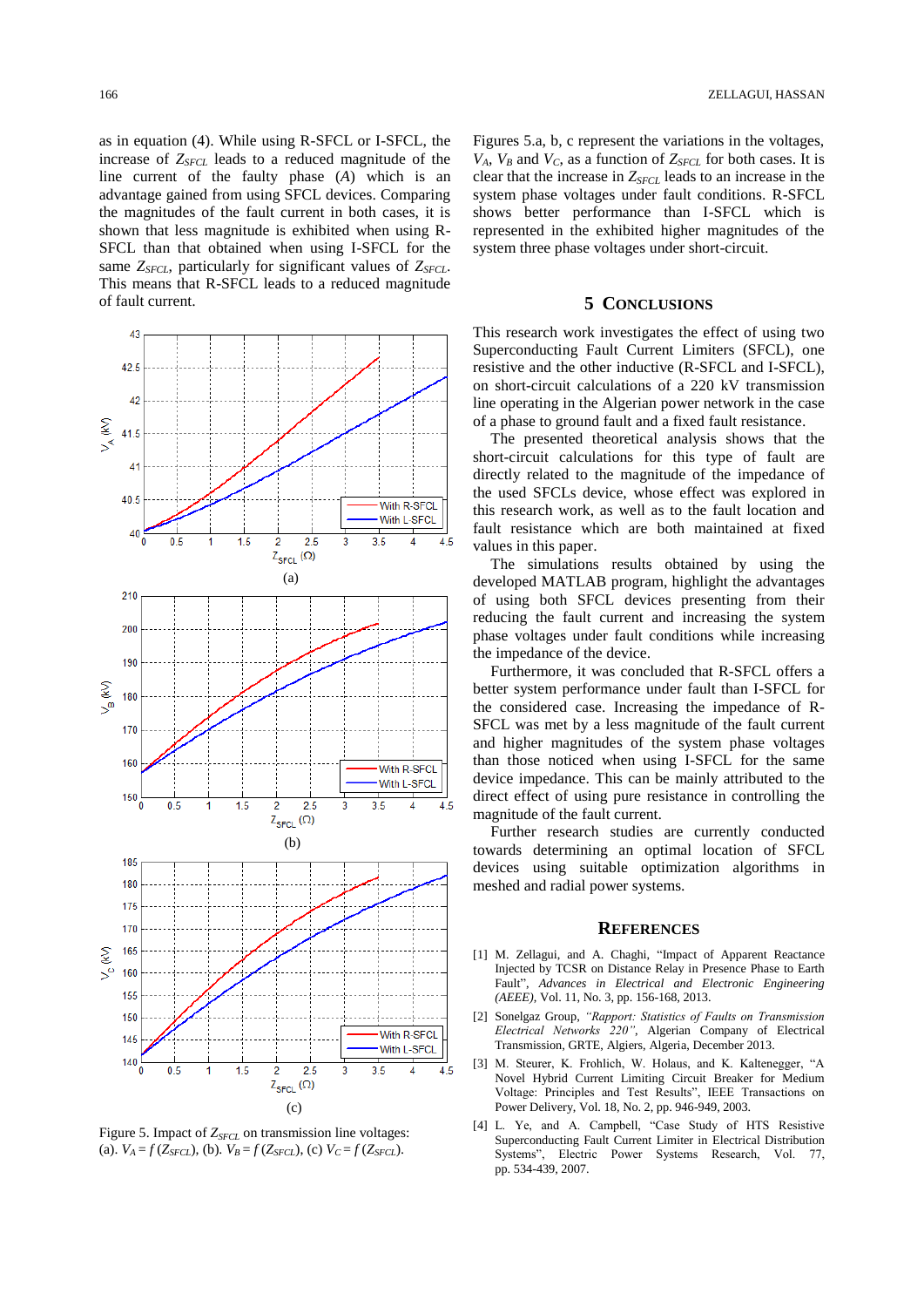- [5] L. Ye, and A. Campbell, "Behavior Investigation of Superconducting Current Limiters in Power Systems", *IEEE Transactions on Applied Superconductivity*, Vol. 16, No. 2, pp. 662-666, 2006.
- [6] M. Firouzi, S. Aslani, G. B. Gharehpetian, and A. Jalilvand, "Effect of Superconducting Fault Current Limiters on Successful Interruption of Circuit Breakers", *International Conference on Renewable Energies and Power Quality (ICREPQ)*, Santiago - Spain, 28-30 March, 2012.
- [7] J. Kincaid, I. Abdulhadi, A. S. Emhemed, and G. M. Burt, "Evaluating the Impact of Superconducting Fault Current Limiters on Distribution Network Protection Schemes", *46th International Universities Power Engineering Conference (UPEC)*, Soest - Germany, 5-8 September, 2011.
- [8] Z. Y. Sheng, H. Xin, S. F. Yuan, M. Y. Bin, and T. Y. Jin, "The Research of Coordination between Voltage Compensation Superconducting Fault Current Limiter and Current Relay", *IEEE International Conference on Advanced Power System Automation and Protection (APAP)*, Beijing - China, 16-20 October, 2011.
- [9] W. S. Kim, O. B. Hyun, C. R. Park, S. W. Yim, et al., "Dynamic Characteristics of a 22.9 kV Hybrid SFCL for Short-Circuit Test Considering a Simple Coordination of Protection System in Distribution Networks", *IEEE Transactions on Applied Superconductivity*, Vol. 22, No. 3, 2012.
- [10] S. H. Lim, J. S. Kim and J. C. Kim, "Study on Correction of Protective Devices for Application of a SFCL in a Power Distribution System with a Dispersed Generation", *IEEE Transactions on Applied Superconductivity*, Vol. 23, No. 3, 2013.
- [11] S. M. Cho, H. S. Shin, and J. C. Kim, "Study on Coordination of Protective Relays Between Primary Feeder and Interconnecting Transformer Grounded by SFCL of Wind Farm", *IEEE Transactions on Applied Superconductivity*, Vol. 22, No. 3, 2012.
- [12]S. M. Blair, C. D. Booth, G. Burt, and C. G. Bright, "Application of Multiple Resistive Superconducting Fault-Current Limiters for Fast Fault Detection in Highly Interconnected Distribution Systems", *IEEE Transactions on Power Delivery*, Vol. 28, No. 2, pp. 1120-1127, 2013.
- [13]S. A. A. Shahriari, A. Y. Varjani, and M. R. Haghifam, "Cost Reduction of Distribution Network Protection in Presence of Distributed Generation using Optimized Fault Current Limiter Allocation*", International Journal of Electrical Power and Energy Systems*, Vol. 43, pp. 1453-1459, 2012.
- [14]J. S. Kim, S. H. Lim, and J. F. Moon et al., "Analysis on the Protective Coordination on Neutral Line of Main Transformer in Power Distribution Substation with Superconducting Fault Current Limiter," *The Transaction on the Korean Institute of Electrical Engineers*, Vol. 58, No. 11, pp. 2089-2094, 2009.
- [15] J. F. Moon, S. H. Lim, J. C. Kim, and S. Y. Yun, "Assessment of the Impact of SFCL on Voltage Sags in Power Distribution System", *IEEE Transactions on Applied Superconductivity*, Vol. 21, No. 3, pp. 2161-2164, 2011.
- [16]J. L. Blackburn, and A. F. Sleva, "*Symmetrical Components for Power Systems Engineering"*, 2nd edition, published by CRC press, London, United Kingdom, J2011.
- [17] M. Zellagui, R. Benabid, A. Chaghi, and M. Boudour, "Impact of GCSC on IDMT Directional Overcurrent Relay in the Presence of Phase to Earth Fault", *Serbian Journal of Electrical Engineering (SJEE)*, Vol. 10, No. 3, pp. 381-398, 2013.
- [18]M. Zellagui, and A. Chaghi, "Impact of TCSC on Measured Impedance by MHO Distance Relay on 400 kV Algerian Transmission Line in Presence of Phase to Earth Fault*", Journal of Electrical Systems (JES)*, Vol. 8, No. 3, pp. 273-291, 2012.
- [19]M. Zellagui, H. A. Hassan, and A. Chaghi, "Effect of TCVR Controlled Voltage on Short-Circuit Calculations in Case of Ground Fault in the Algerian Network", *International Journal of Control and Automation (IJCA)*, Vol. 8, No. 1, pp. 125-138, 2015.
- [20]M. Zellagui, H. Hassan, and A. Chaghi, "Short-Circuit Calculations for a Transmission Line in the Algerian Power Network Compensated by Thyristor Controlled Voltage Regulator", *Journal of Electrical and Electronics Engineering (JEEE)*, Vol. 7, No. 2, pp. 43-48, 2014.
- [21] J. Schlabbach, "Short-Circuit Currents", second edition, published by Institution of Engineering and Technology (IET), London, United Kingdom, March 2008.
- [22]Sonelgaz Group, *"Topology of Eastern Transmission Networks High Voltage 220 kV"*, Algerian Company of Electrical Transmission, GRTE, Algeria, 2013.

**Mohamed Zellagui** was born in Constantine, Algeria, in 1984. He received the engineering degree (Honors with first class) and M.Sc. degree in Electrical Engineering (Power System) from the Department of Electrical Engineering, University of Constantine, Algeria in 2007 and 2010, respectively. He received Doctor Degree in Power Systems from the Department of Electrical Engineering, University of Batna, Algeria in 2014. He is a member of LSP-IE research laboratory at Batna University, Algeria. In 2012, Dr. Zellagui obtained the national award for the best PhD student in science and technology. He has membership at International Association of Engineers (IAENG), Institute of Electrical and Electronics Engineers (IEEE), Power and Energy Society (PES), Smart Grid Community (SGC) and The Institute of Engineering and Technology (IET). He is a Senior Member of the Universal Association of Computer and Electronics Engineers (UACEE), International Scientific Academy of Engineering & Technology (ISAET) and International Association of Computer Science and Information Technology (IACSIT). His research interests include power systems protection, power electronics; short-circuit calculations, distance relays, overcurrent relays, renewable energy, and FACTS devices.

**Heba Ahmed Hassan,** received her B.Sc. and M.Sc. with Distinction First Honors degree from Electrical Power and Machines Department, Faculty of Engineering, Cairo University, Egypt, in 1995 and 1999, respectively. She obtained her Ph.D. degree in Electrical Engineering from the University of Ulster, UK, in 2004 when she was selected to present her Ph.D. work at the House of Commons, Parliament House, Westminster, London, UK. She joined Dhofar University, Sultanate of Oman in 2008 where she was promoted to several senior leadership positions. She was the Acting Dean and Assistant Dean of College of Engineering, Dhofar University. Currently, she is an academic member in the Quality Assurance Unit of Dhofar University. She is also the university representative at Oman Academic Accreditation Authority (OAAA). She has been appointed to OAAA's Register of External Reviewers in June 2014. Dr. Hassan is a full-time faculty in Electrical Power and Machines Department, Cairo University, currently on leave. She was an Academic Visitor at the Imperial College, London, UK (1998), a Teaching and Research Assistant at the University of Ulster, UK (2001-2005), and a part-time faculty at many respectable private engineering universities in Egypt (2005- 2008). During that period, she worked as a quality auditor for the Quality Assurance and Accreditation Project (QAAP) and a consultant for several Egyptian MoHE development projects financed by IBRD. She co-supervised master Students in Faculty of Engineering, Cairo University (2005-2012). Dr. Hassan was selected by reputable universities in India as an External Ph.D. Examiner and as a Keynote Speaker in several international conferences. She was appointed by the Omani